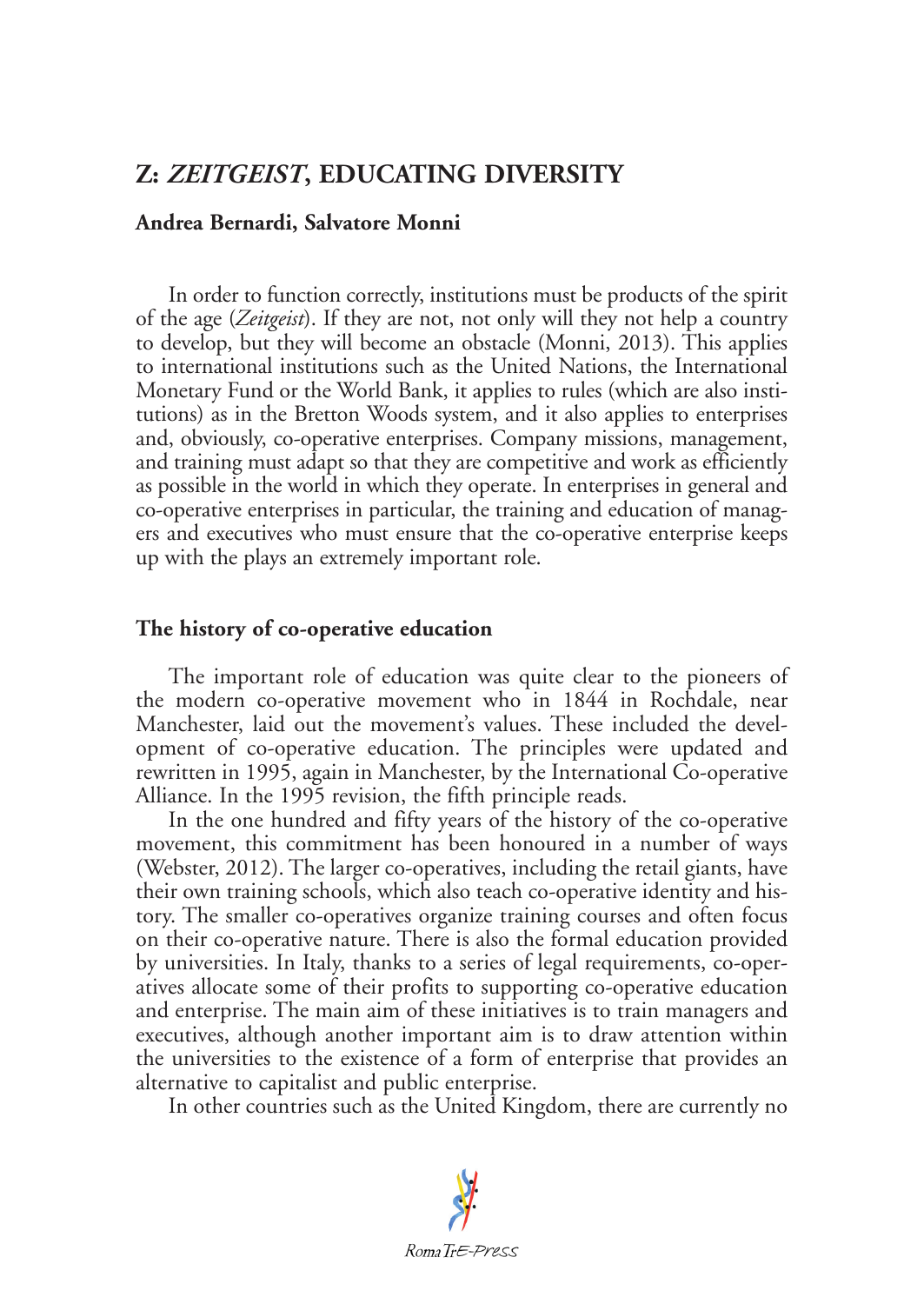university courses devoted to the co-operative sector even though this was the birthplace of the modern co-operative movement (the fact that it was also home to the industrial revolution, socialism and trade unionism is no coincidence). This can be explained by university system market trends and the crisis of British co-operatives. Generally speaking, it is hard to find three-year or specialised degree courses that are not financially viable. What is more, there are no powerful co-operative associations capable of sustaining them. Finally, the largest British co-operative, the Co-operative Group, has been hard hit by the financial crisis as has the Co-operative Bank which is now controlled by non-co-operative American shareholders.

#### **Not just an identity crisis**

If it does not invest in co-operative training and education, does the co-operative sector risk losing touch with its own ? The situation in the UK prompts us to reflect on the nature of the co-operative enterprise, its presumed diversity, and the consequent need to provide 'special' training for co-op workers and managers. Is co-operative education important? Are co-operatives different from traditional enterprises? The recent identity crisis experienced by some Italian, Spanish, and British co-operatives (the same thing is also hapening to a different extent worldwide) would seem to confirm that co-operative education and everything it entails is important, vital indeed.

Of course, co-operatives are first and foremost enterprises and as such must be on the market. Being on the market means offering goods and services that are capable of creating demand among consumers are interested in because of their quality and price and being paid for, for this reason. Co-operatives must not refuse the logic of market and profit; the market is a neutral institution which is neither good nor bad and profit is necessary if an enterprise is to survive and grow. However, there are many ways of being on the market and here, a good co-operative manager is essential. You can be on the market, for example, by focusing on the social responsibility of an enterprise, and it is in this specific area that co-operatives can stand out and become a model for traditional companies by enriching them with their ideas and values. Expertise but also an awareness of and sensitivity towards certain issues are some of the qualities that a good co-operative manager must possess.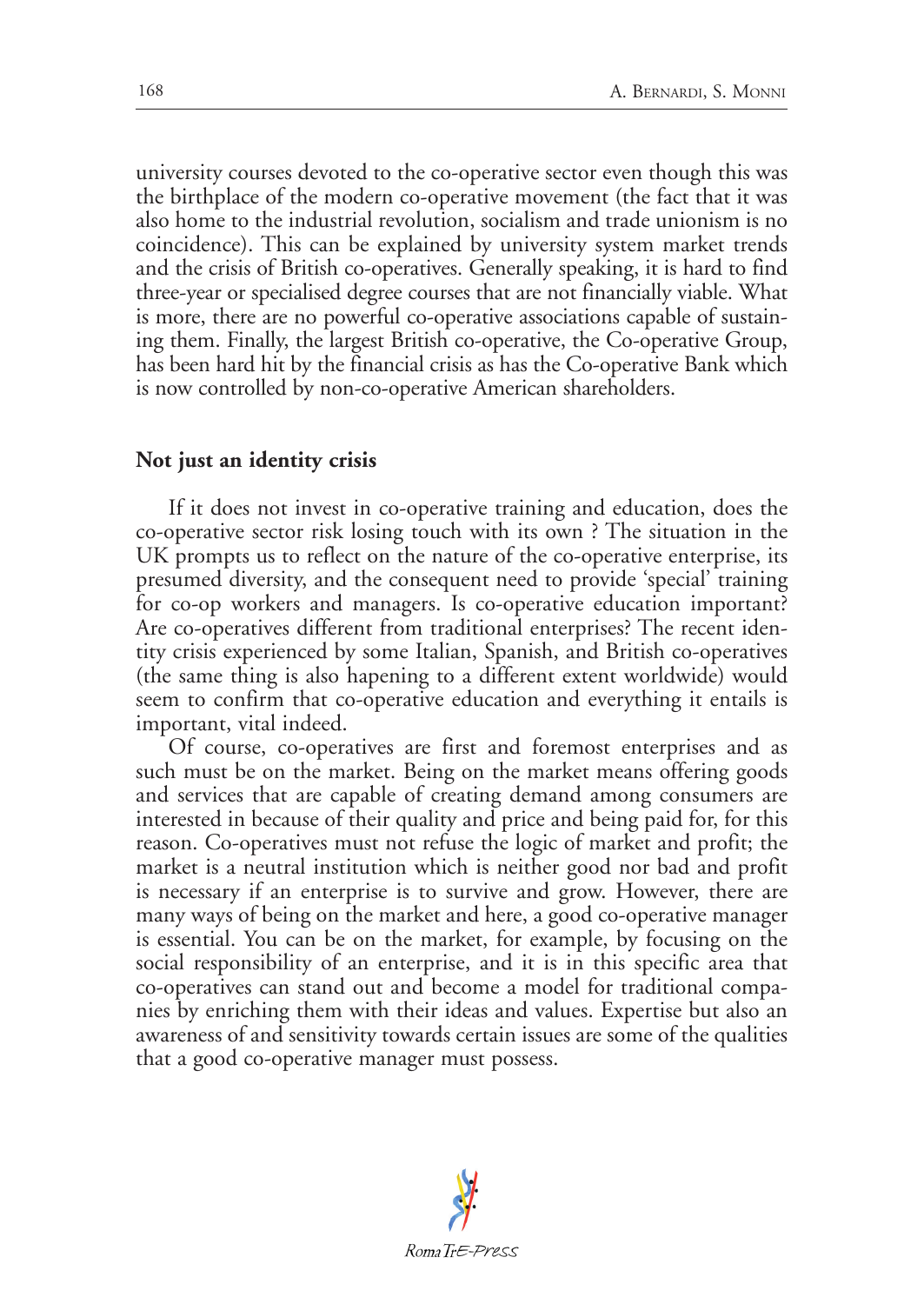#### **Some misconceptions**

Good education and training will also help to dispel some of the myths surrounding co-operatives, caused by dated assumptions which are no longer in line with the market and society.

The first misconception is that, even if it is not a capitalist enterprise, a co-operative does not need revenue and profits to survive and fulfil its economic and social role. For not all co-operatives are non-profit organisations and they too cannot ignore balancing accounts and producing objective profit and reserves.

Another misconception which needs to be clarified is size. Co-operatives do not necessarily have to be small. If co-operatives are enterprises, their size varies according to the area in which they operate, their business success, and national circumstances. In this respect, it is important to bear in mind that on average co-operative enterprises are almost four times larger than non-co-operative enterprises (fifteen employees in co-operatives compared with 3.8 employees on average for companies as a whole). Co-operative enterprises can obviously therefore be large, medium or small in size. There is certainly no truth in the fact that large co-operatives are not real co-operatives. There are large co-operatives which are considered exemplary as far as participation and financial success, international and otherwise, are concerned, just as, unfortunately, there are small co-operatives of debatable mutual and democratic nature. Both large and small co-operatives must invest in activities and tools that contribute to and maximise participation. Training is useful for both participation facilitators and all employee members.

Another myth which needs to be dispelled is that the co-operative sector plays an insignificant economic role. In many European countries, as well as in Asia and America, the co-operative sector is an important part of the economy. In Italy, the sector has over 60,000 companies with approximately 1,200,000 employees. The economic and social importance of the co-operative sector in Italy, especially in some provinces, is even greater than these figures show, making any measures that contribute actively to increasing perception and awareness among citizens and consumers all the more valid. Universities should therefore offer courses on the co-operative sector because it is a huge market to be exploited.

There is also widespread misunderstanding concerning the global role of the co-operative system. Many argue that there is only room for expansion of the co-operative sector in developing countries and in services that cater for the most disadvantaged members of society. Many are unaware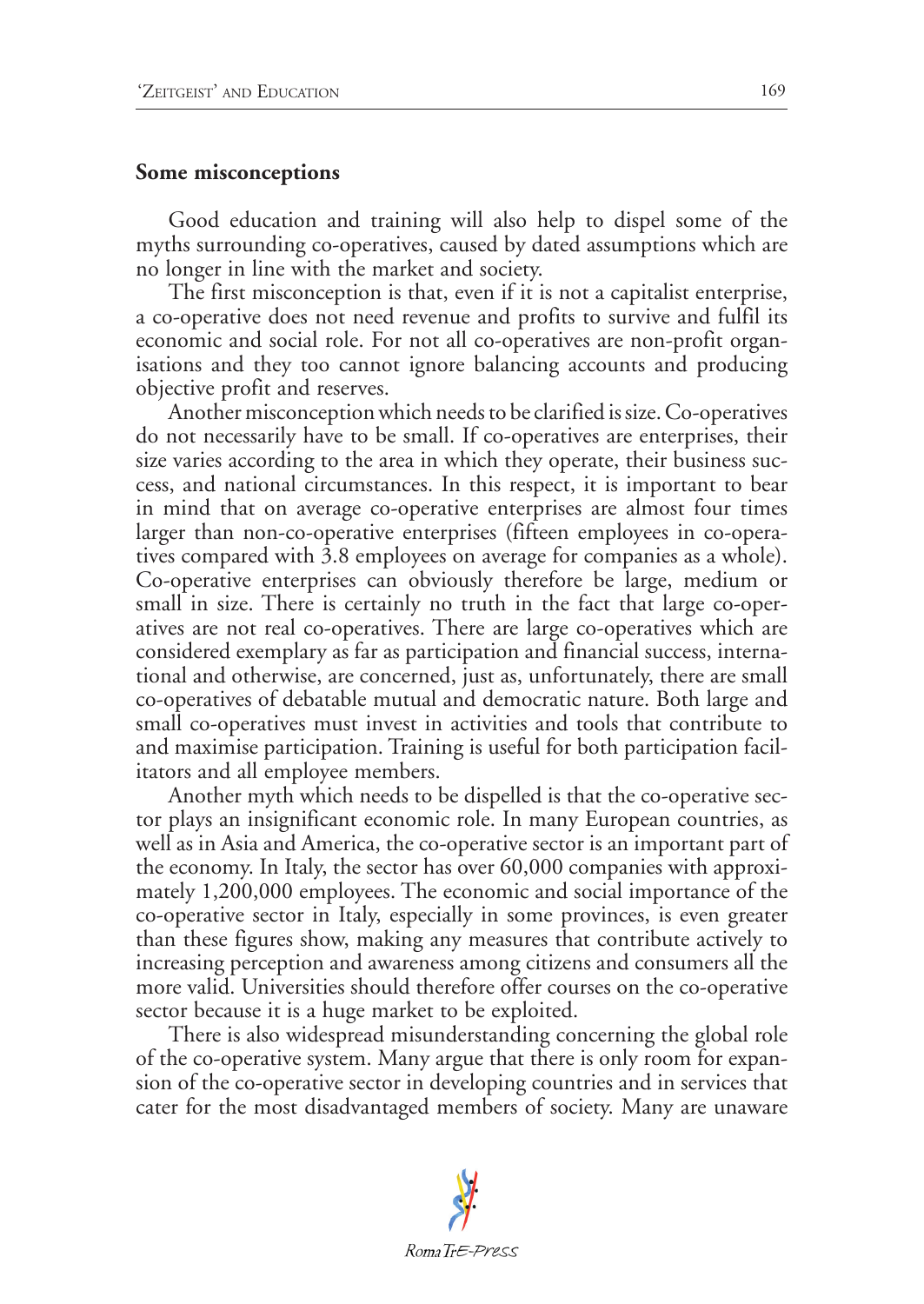of the fact that the co-operative sector has an important economic role in more advanced countries and in almost all industrial sectors. Co-operative enterprises have demonstrated in Italy and throughout the world that they can operate in all sectors, including the manufacturing industry, building and construction, agriculture, banking and insurance, and the retail industry. They also operate in the electricity production sector (see letter M in this dictionary), higher education, telecommunications, advanced services, and creative industries. The idea that a co-operative must only operate in the sector in which it began is also somewhat dated. While complying with market rules and regulations, why prevent, for example, a food consumer co-operative from operating in the electrical industry, or an electrical co-operative from getting involved in the waste cycle? If pursued, strategic innovation and internationalisation will need to be supported by adequate in-housetraining or educational programmes within the co-operative associations or universities.

The attitude of those who praise co-operative enterprises and criticise capitalist enterprises regardless of their performance is also far from positive. We are all well aware of exemplary cases of large and small capitalist enterprises and deplorable cases of large and small co-operative enterprises. Co-operative rhetoric does not help the situation. If anything, the co-operative system should enrich the corporate world by promoting forms of worker participation that go beyond the co-operative sector.

Then there is the old story that the co-operative sector distorts market activity by taking advantage of tax incentives. This myth must be debunked since tax incentives are now few and far between and have always been granted to companies that accept restrictions on the distribution of profits and the use of reserves. Unfortunately, the few examples of predatory use of the co-operative form in the field of employment, housing, and social co-operation represent a slur that is perceived as being disproportionately large by those who work outside the sector. For this reason, every teaching or training programme should deal with the problem of fake co-operation and objective business and economic limits in the co-operative sector.

An important aspect that distinguishes co-operative enterprises from traditional ones is governance. In traditional enterprises, decisions are taken by those who own them, whether they are sole proprietors or groups of investors. In co-operative enterprises, on the other hand, decisions are taken according to the 'one head one vote' principle and not the proportion of invested capital. In this respect, co-operative enterprises are truly revolutionary because they conceive a change in paradigm inside the market and not outside the market as is often the case with those who want to criticise the mainstream paradigm.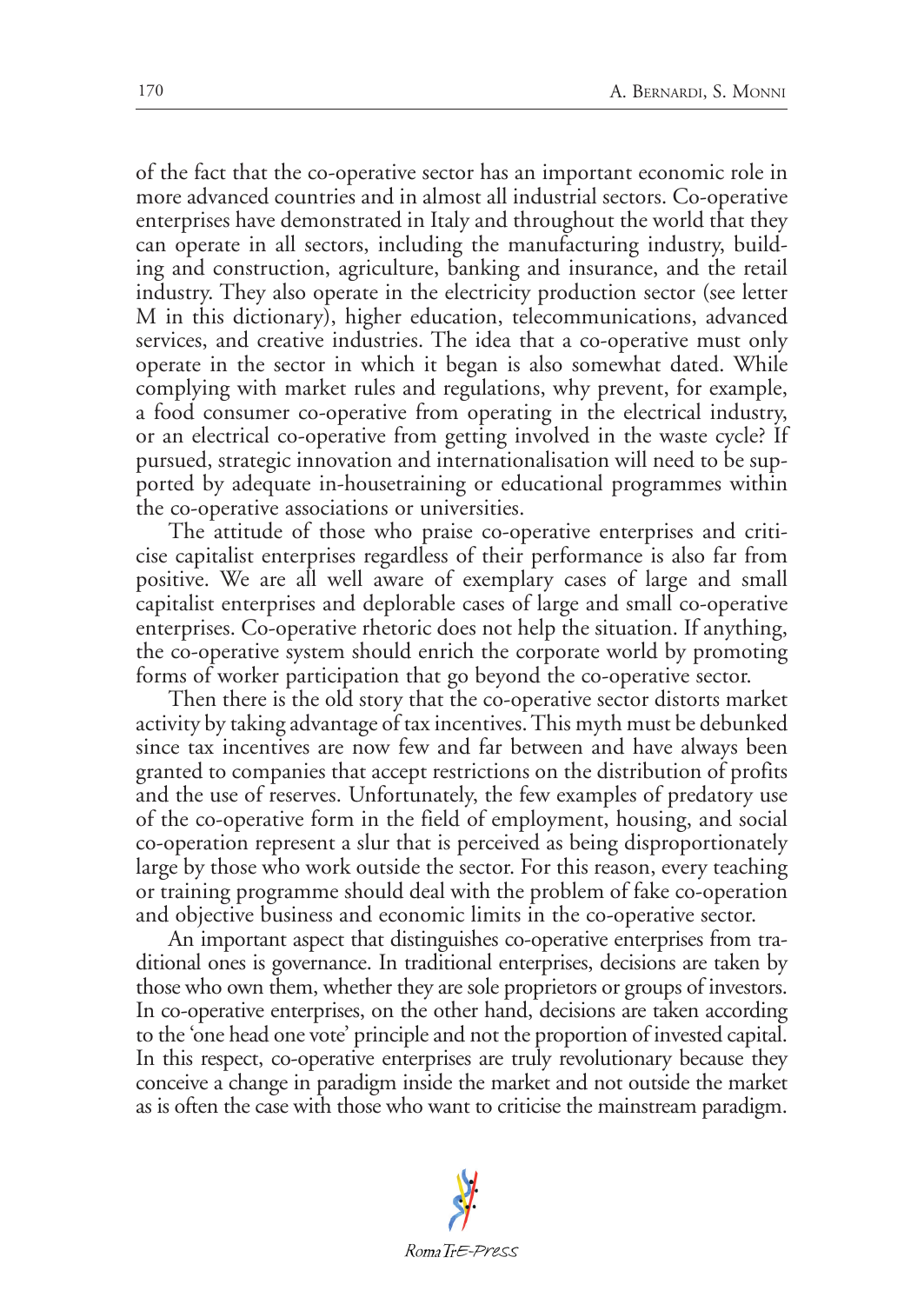### **A wasted opportunity**

Some of the naivety mentioned here is probably also responsible for a huge wasted opportunity. The crisis years from 2008 onwards were also years marked by global protests against the excesses of capitalism and the market economy. The year 2012 was the high point of the crisis as well as being the international United Nations year dedicated to co-operatives. Nonetheless, the co-operative revolution which had been in progress since 1844 did not manage to exploit the crisis and influence movements such as 'Occupy Wall Street', for example, which challenged mainstream thought and its values, see chapter O. However, all is not lost.

The new paradigm which will replace the old one will not be an overnight change, but rather a gradual development of new, diverse ideas which will lead to the creation of a new model. Of these ideas, the co-operative is one of the most productive and we are confident that it will play an important role in defining the new model. Co-operative enterprises and associations must no longer be restricted to a passive role which simply deals with the current situation, but must actively contribute to developing the new paradigm as well as trying to attract new energy to the co-operative idea, energy that is hidden perhaps among the many young people who are disappointed by the outcome of the protest movements of recent years.

In this process, an important role must be played by the classroom (in universities or companies) and in the public sphere with support from co-operative associations and the involvement of protest movements and civil society.

#### **Cooperative education for the 21st century** *Zeitgeist*

We have argued that two recurrent errors which are opposite in nature are made when discussing co-operative enterprise. These two errors distance co-operatives from the . It is wrong to ignore their specific nature and diversities and it is also wrong to think that they can survive without developing the abilities and structures of traditional enterprises. If this is true, education and training in the co-operative sector must focus on two points, that of diversity and that of market competition with capitalist enterprise.

Although co-operation was established in 1844 with a commitment to 'educate, train and inform', this commitment has not been pursued with the same dedication in all countries in the world and in all co-operatives. This is due to a difficulty in identifying, as time has passed, what makes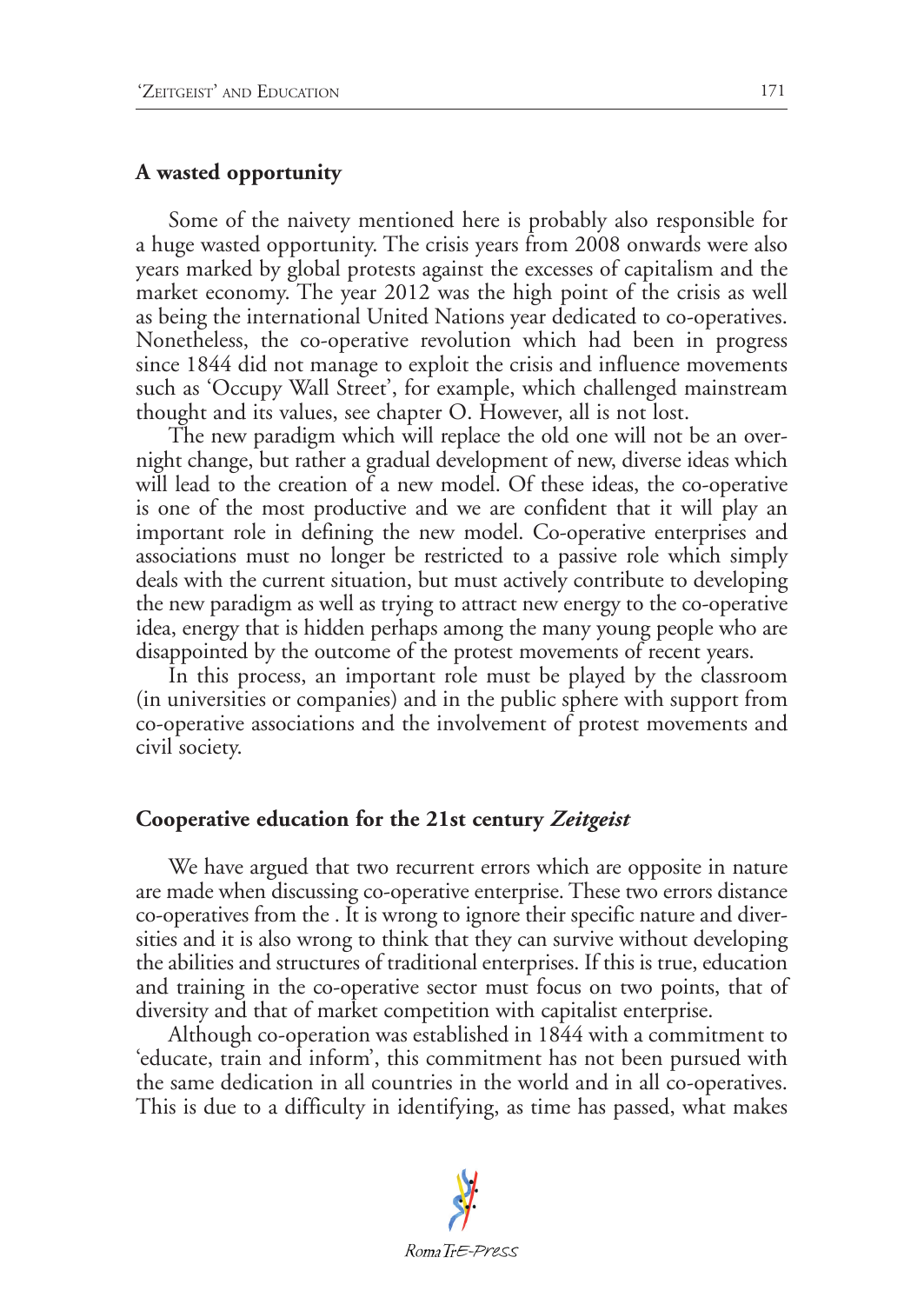co-operative enterprises diverse, as well as a lack of interest and ability. What is more, training has often also been neglected by traditional companies, but as we attempt to show here, co-operative enterprises have a twofold need for training and this lack of investment threatens their future in two ways.

#### **Educating on diversity**

The diversity of co-operative enterprise can be identified by considering a specific type of enterprise (consumer, work, credit, etc.) and the target community (large city, rural town, developing countries, etc.). With time, the mission and therefore the challenge of the diversity of co-operatives may change. Whereas in the past, small food co-ops had to guarantee, above all, low prices, today they focus on excellent quality and the sustainability of the supply chain. Whereas in the past, co-operative banks and co-operatives were the only ones that provided services to the working class, today their mission is to be a local bank for small businesses and the third sector. Whereas in the past, electric co-operatives were the only ones to bring power to mountain villages, today their mission is to sell green sustainable energy on the national grid. The exemplary nature of a small work co-operative which, 70 years later, has become a giant in the building industry may remain, but not necessarily in the same form as the original one. That diversity, which in the past was full democracy and the safeguarding of jobs, may today be a higher quality of contracts and safety in the workplace. Examples like these demonstrate that universities or company tutors cannot prepare lessons on diversity which are valid everywhere and always. Creating diversity means having the ability to collectively define its specific nature and taking steps to protect it from threats inside or outside the organisation. As we have discovered over the past few years, internal threats (unscrupulous managers, democracy only at a formal level) are often much worse than external ones.

Tutors must work on the ability of employee members to exercise democracy during meetings. They must therefore provide co-operatives with the tools (technological and otherwise) that are capable of mobilising the participation of members of consumer and user co-operatives. Here too, it is clear that we are dealing with different forms of democracy that develop over time according to the type of co-operative and the size and type of membership (ideological, economic, pragmatic, idealistic). The ability to mobilise thousands of people with the right to one man, one vote and effectively manage large assemblies and meetings is not a traditional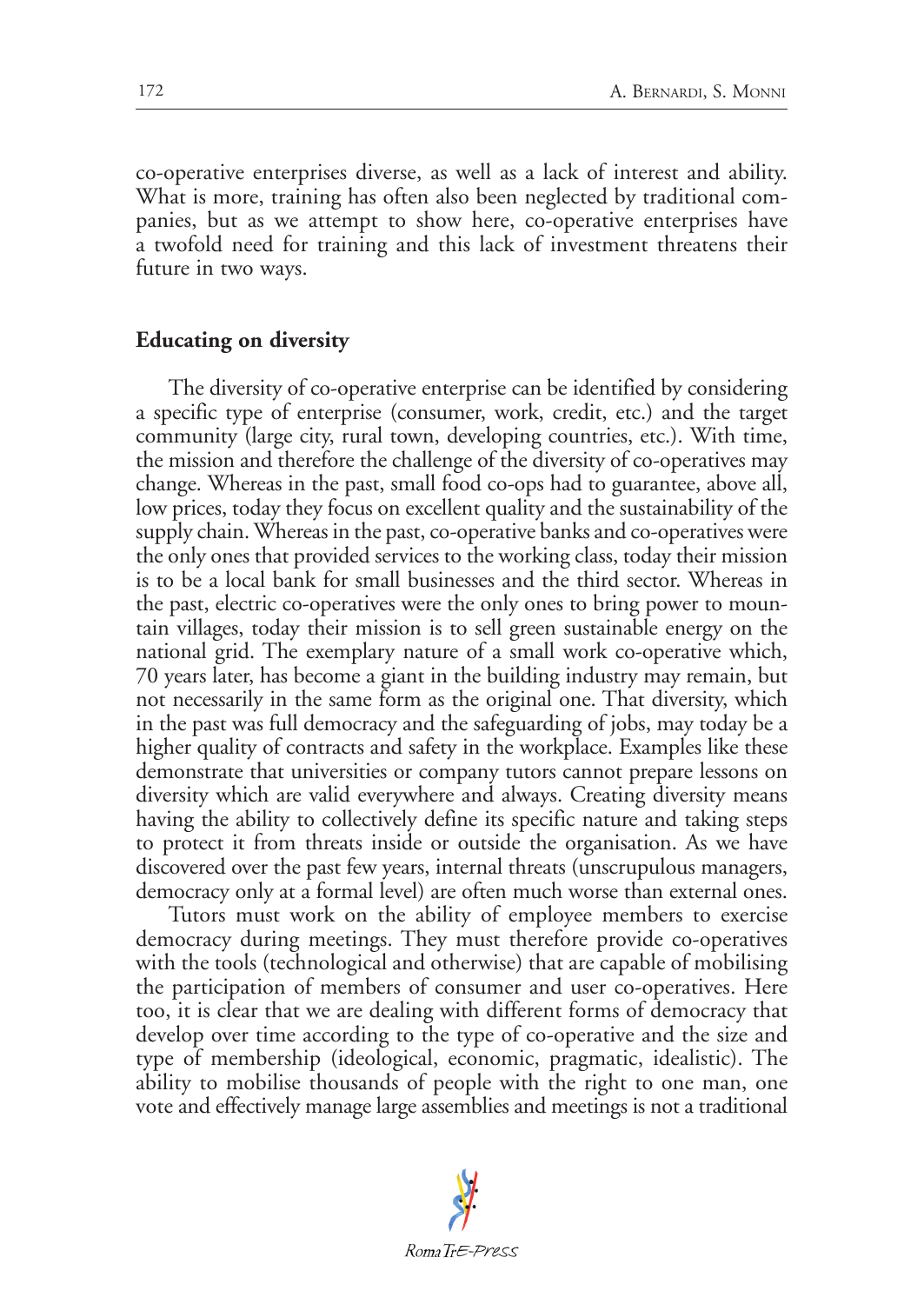managerial skill but is something that can be taught.

Educating on democracy is not just a political or aesthetic exercise. Stimulating and educating on participation involves encouraging the ability to have control over management, thereby contributing to good corporate strategies and maintaining co-operative diversity which has been collectively identified and updated. People must be physically or indirectly present using the latest technology and must be able to read company documents and interpret corporate strategies in order to exercise democracy and control. Tutors must therefore work on the ability to listen to members and management's ability to communicate and they must contribute to defining tangible and intangible incentives for the informed participation of members. The ability to involve people is something that can be taught just as the ability to listen and collectively develop ideas and actions can also be taught. Even delegating tasks is something that must be taught, organized, and controlled. Any co-operative that ignores democratic processes and does not establish an effective system of governance, with help from external professionals such as university teachers, for example, is bound to lose its diversity.

Obviously, the exercising of democratic rights is not enough to define a co-operative as such or create a successful co-operative. Conversely, the sterile exercising of democratic rights or corporatism disguised as co-operative democracy (see, for example, some co-operative banks) is a threat to both co-operative identity and its ability to compete. Tutors can teach collective decision-making without sacrificing speed and the ability to innovate.

Ethics and corporate social responsibility, on the other hand, cannot be taught. However, tutors who have worked well on participation and the effectiveness of democratic processes will have contributed to the ability of the co-operative to behave more responsibly than traditional enterprises and proudly offer an alternative. The fight against fake co-operatives and the internal and external tools needed to do this can, on the other hand, be taught. The recent campaign against fake co-operatives conducted by the Alliance of Italian Co-operatives (ACI) is an excellent initiative, but each individual training activity should deal with the problem of fake co-operation and the objective business limitations of the co-operative sector, especially in certain Italian regions.

## **Educating on market competition**

However, as we have mentioned, democracy, participation, responsibility, and co-operative identity alone will not keep a co-operative on the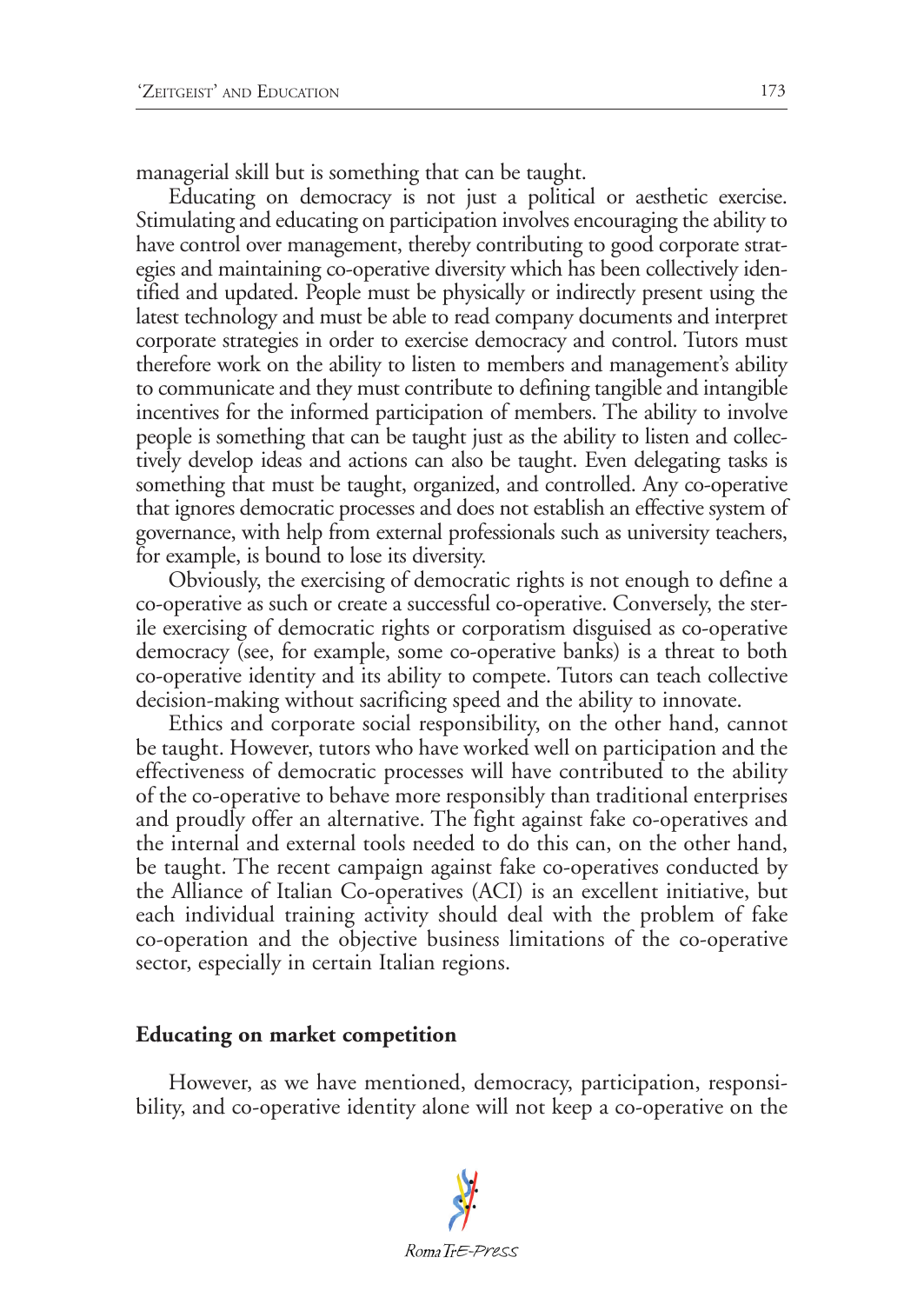market and, ultimately, effectively serve its own members and customers.

The profits allocated by law to supporting education and co-operative enterprise must also be used to develop traditional skills and expertise which are essential to any type of enterprise that competes on the market, not only co-operatives but also state-controlled companies, to give another important example. What is more, the ability to compete derives to a large extent from the ability to recruit the best talents who are attracted first by opportunities for professional development and then by salary, contract, type of company or industrial sector.

The challenge that faces university Master's degree courses in the economics and management of co-operative enterprises is to offer general professional training (marketing, economics organisation, finance, law) which is solid and enticing enough to attract not only students who are already studying or interested in the co-operative sector. As we have already pointed out, the co-operative system should aim to enrich the traditional corporate world by promoting forms of worker participation regardless of company form. This is a new mission which some co-operative associations are evaluating for the future. For university Master's degree courses in co-operative economics, this is a feasible objective which would substantially extend the market and the impact of its academic curriculum. Basically, co-operative enterprises can teach traditional enterprises something and traditional enterprises also have much to offer to co-operatives. Master's degree courses in co-operative economics should draw inspiration from both models and focus on both markets.

Education, both within companies and universities, must also address the issue of identity and must do this in an original, counterintuitive way. Tutors must work on the need for economic sustainability and the notion of profit rather than the rhetoric of non-profit or the culture of public support. It is important to work on the challenge offered by growth and integration between various co-operative organisations, which should be encouraged rather than feared.

Tutors must also combat the common belief that co-operatives are destined to operate in traditional niche sectors and must provide the tools for developing new company strategies. In advanced countries, there is scope in almost all the non-capital intensive sectors, and education must at the very least encourage discussion on product innovation and entering new sectors.

Internationalisation has also given way to a culture of localism. Some work co-operatives manage factories in China whereas some consumer co-operatives manage purchasing and import groups abroad and others